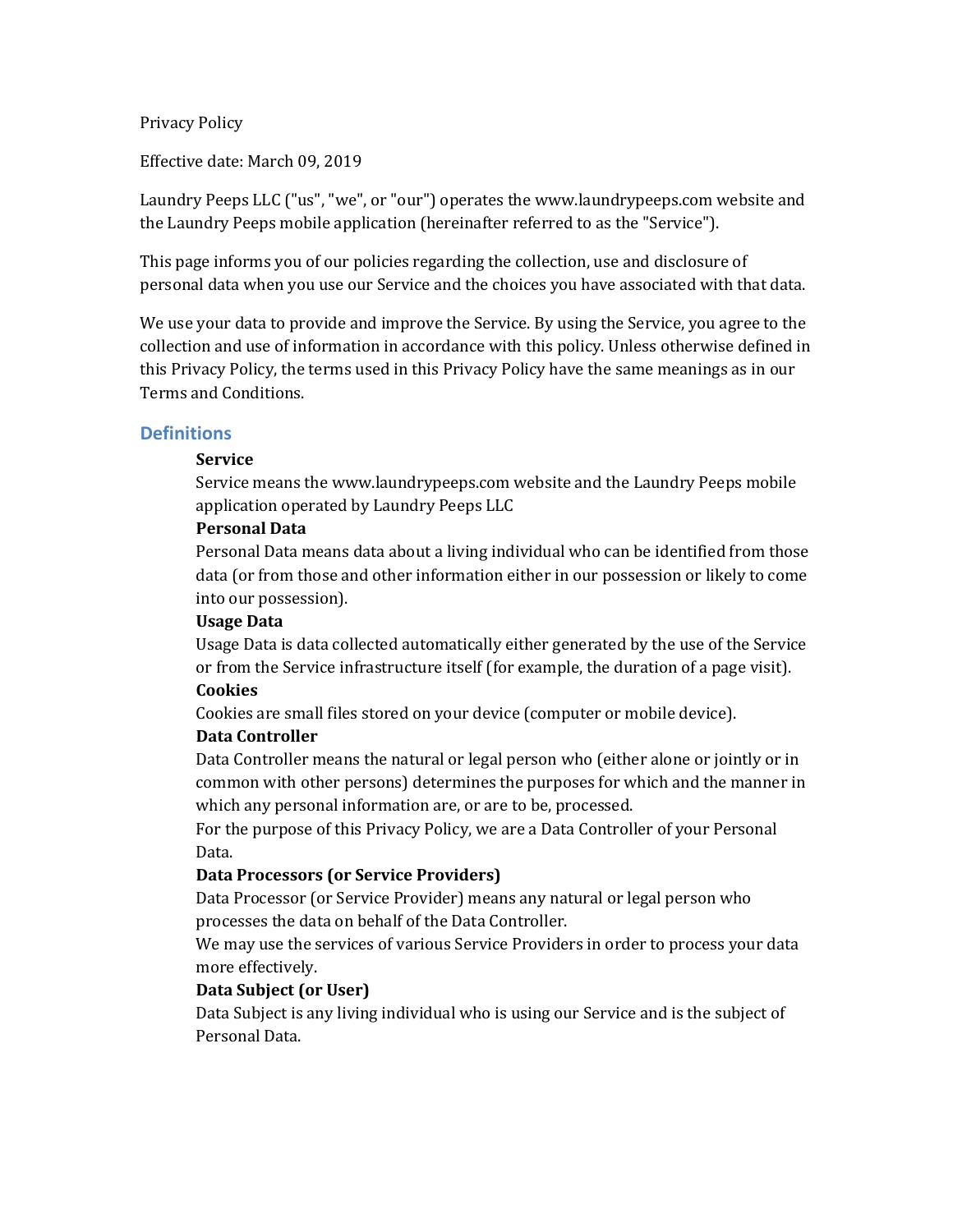## **Information Collection and Use**

We collect several different types of information for various purposes to provide and improve our Service to you.

#### **Types of Data Collected**

#### *Personal Data*

While using our Service, we may ask you to provide us with certain personally identifiable information that can be used to contact or identify you ("Personal Data"). Personally identifiable information may include, but is not limited to:

- Email address
- First name and last name
- Phone number
- Address, State, Province, ZIP/Postal code, City
- Cookies and Usage Data

We may use your Personal Data to contact you with newsletters, marketing or promotional materials and other information that may be of interest to you. You may opt out of receiving any, or all, of these communications from us by contacting us.

#### *Usage Data*

We may also collect information that your browser sends whenever you visit our Service or when you access the Service by or through a mobile device ("Usage Data").

This Usage Data may include information such as your computer's Internet Protocol address (e.g. IP address), browser type, browser version, the pages of our Service that you visit, the time and date of your visit, the time spent on those pages, unique device identifiers and other diagnostic data.

When you access the Service with a mobile device, this Usage Data may include information such as the type of mobile device you use, your mobile device unique ID, the IP address of your mobile device, your mobile operating system, the type of mobile Internet browser you use, unique device identifiers and other diagnostic data.

#### *Tracking Cookies Data*

We use cookies and similar tracking technologies to track the activity on our Service and we hold certain information.

Cookies are files with a small amount of data which may include an anonymous unique identifier. Cookies are sent to your browser from a website and stored on your device. Other tracking technologies are also used such as beacons, tags and scripts to collect and track information and to improve and analyse our Service.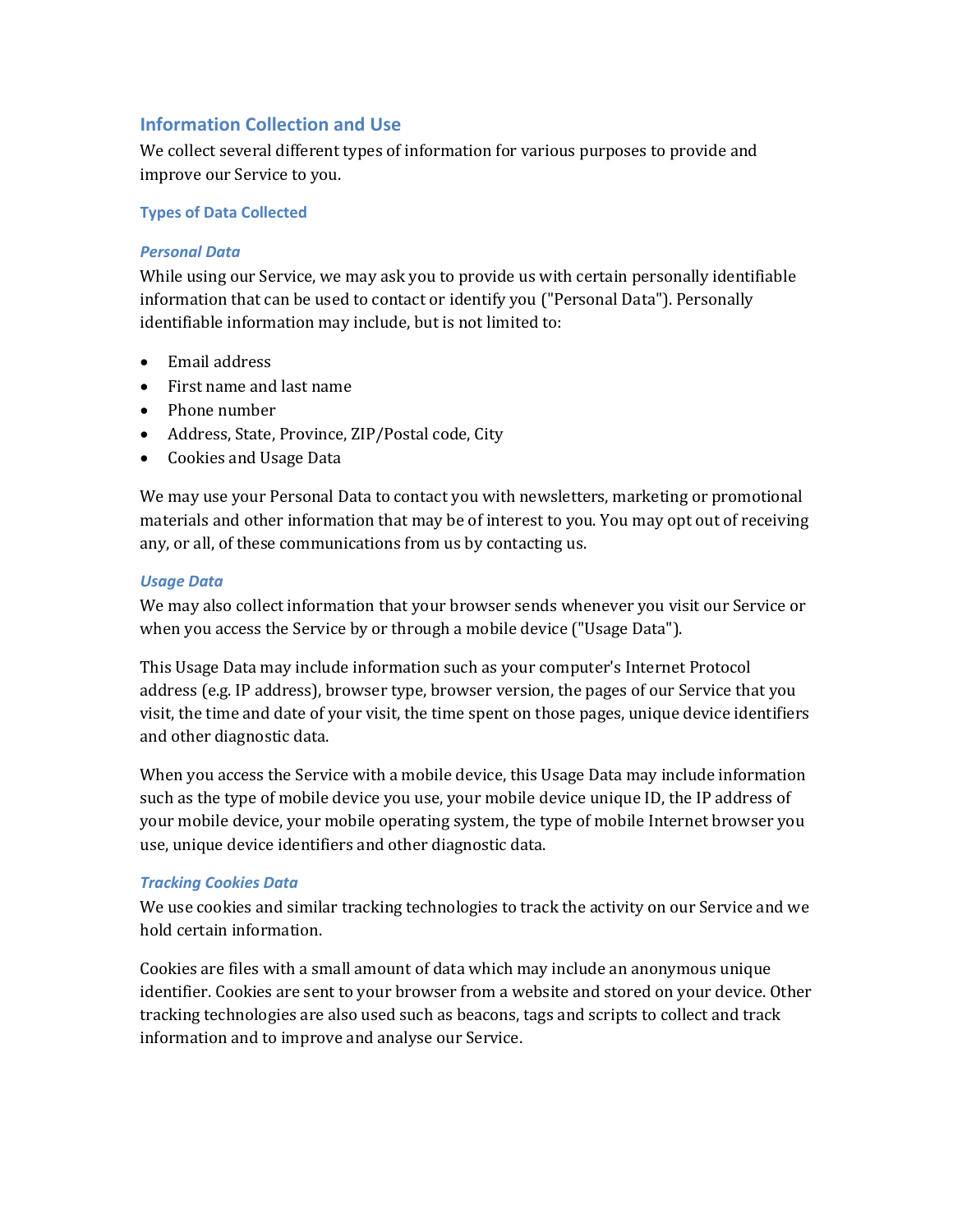You can instruct your browser to refuse all cookies or to indicate when a cookie is being sent. However, if you do not accept cookies, you may not be able to use some portions of our Service.

Examples of Cookies we use:

- **Session Cookies.** We use Session Cookies to operate our Service.
- **Preference Cookies.** We use Preference Cookies to remember your preferences and various settings.
- **Security Cookies.** We use Security Cookies for security purposes.

## **Use of Data**

Laundry Peeps LLC uses the collected data for various purposes:

- To provide and maintain our Service
- To notify you about changes to our Service
- To allow you to participate in interactive features of our Service when you choose to do so
- To provide customer support
- To gather analysis or valuable information so that we can improve our Service
- To monitor the usage of our Service
- To detect, prevent and address technical issues
- To provide you with news, special offers and general information about other goods, services and events which we offer that are similar to those that you have already purchased or enquired about unless you have opted not to receive such information

# **Legal Basis for Processing Personal Data under the General Data Protection Regulation (GDPR)**

If you are from the European Economic Area (EEA), Laundry Peeps LLC legal basis for collecting and using the personal information described in this Privacy Policy depends on the Personal Data we collect and the specific context in which we collect it.

Laundry Peeps LLC may process your Personal Data because:

- We need to perform a contract with you
- You have given us permission to do so
- The processing is in our legitimate interests and it is not overridden by your rights
- For payment processing purposes
- To comply with the law

## **Retention of Data**

Laundry Peeps LLC will retain your Personal Data only for as long as is necessary for the purposes set out in this Privacy Policy. We will retain and use your Personal Data to the extent necessary to comply with our legal obligations (for example, if we are required to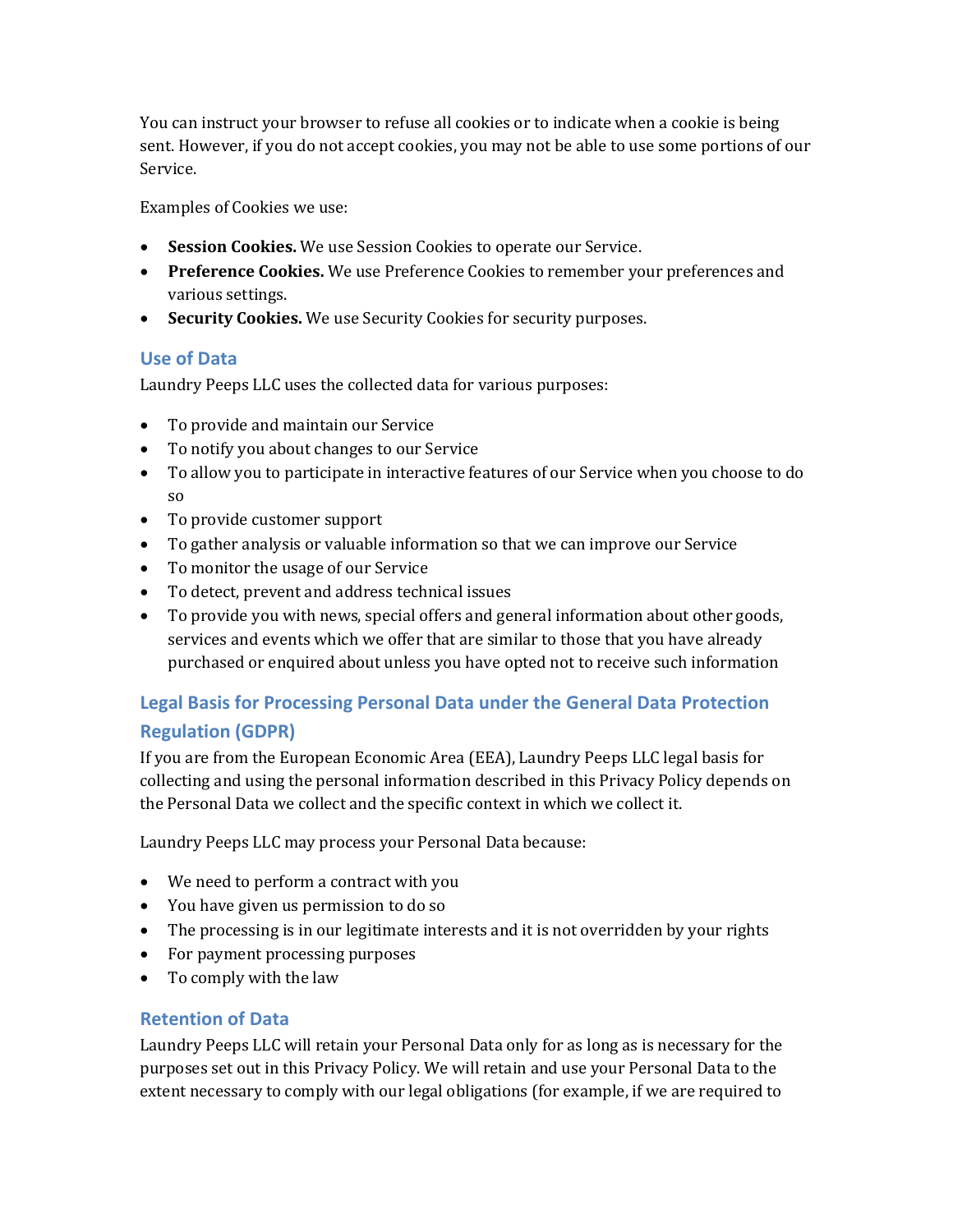retain your data to comply with applicable laws), resolve disputes and enforce our legal agreements and policies.

Laundry Peeps LLC will also retain Usage Data for internal analysis purposes. Usage Data is generally retained for a shorter period of time, except when this data is used to strengthen the security or to improve the functionality of our Service, or we are legally obligated to retain this data for longer periods.

# **Transfer of Data**

Your information, including Personal Data, may be transferred to - and maintained on computers located outside of your state, province, country or other governmental jurisdiction where the data protection laws may differ from those of your jurisdiction.

If you are located outside United States and choose to provide information to us, please note that we transfer the data, including Personal Data, to United States and process it there.

Your consent to this Privacy Policy followed by your submission of such information represents your agreement to that transfer.

Laundry Peeps LLC will take all the steps reasonably necessary to ensure that your data is treated securely and in accordance with this Privacy Policy and no transfer of your Personal Data will take place to an organisation or a country unless there are adequate controls in place including the security of your data and other personal information.

# **Disclosure of Data**

## **Disclosure for Law Enforcement**

Under certain circumstances, Laundry Peeps LLC may be required to disclose your Personal Data if required to do so by law or in response to valid requests by public authorities (e.g. a court or a government agency).

### **Legal Requirements**

Laundry Peeps LLC may disclose your Personal Data in the good faith belief that such action is necessary to:

- To comply with a legal obligation
- To protect and defend the rights or property of Laundry Peeps LLC
- To prevent or investigate possible wrongdoing in connection with the Service
- To protect the personal safety of users of the Service or the public
- To protect against legal liability

# **Security of Data**

The security of your data is important to us but remember that no method of transmission over the Internet or method of electronic storage is 100% secure. While we strive to use commercially acceptable means to protect your Personal Data, we cannot guarantee its absolute security.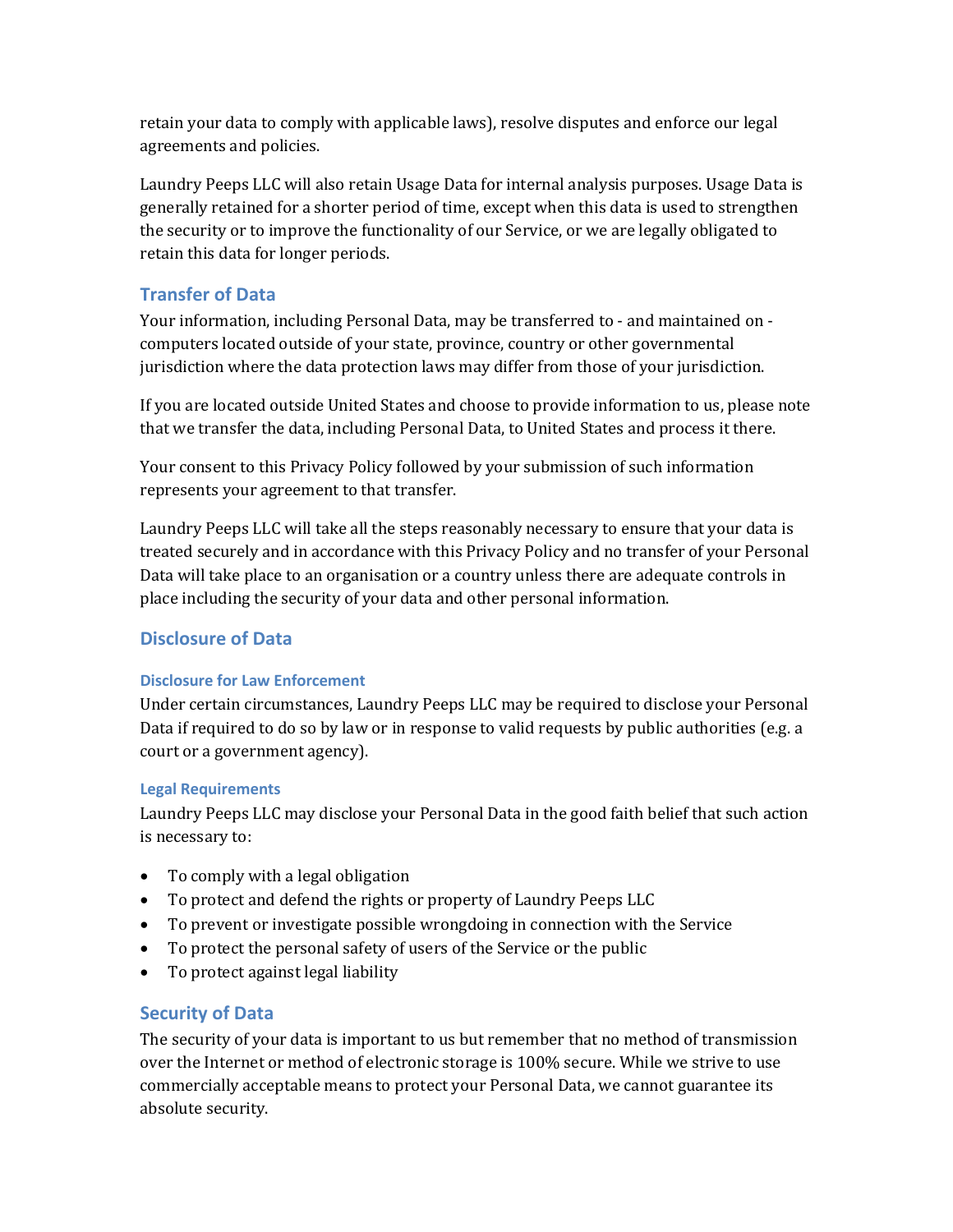# **Our Policy on "Do Not Track" Signals under the California Online Protection Act (CalOPPA)**

We do not support Do Not Track ("DNT"). Do Not Track is a preference you can set in your web browser to inform websites that you do not want to be tracked.

You can enable or disable Do Not Track by visiting the Preferences or Settings page of your web browser.

# **Your Data Protection Rights under the General Data Protection Regulation (GDPR)**

If you are a resident of the European Economic Area (EEA), you have certain data protection rights. Laundry Peeps LLC aims to take reasonable steps to allow you to correct, amend, delete or limit the use of your Personal Data.

If you wish to be informed about what Personal Data we hold about you and if you want it to be removed from our systems, please contact us.

In certain circumstances, you have the following data protection rights:

### **The right to access, update or delete the information we have on you.**

Whenever made possible, you can access, update or request deletion of your Personal Data directly within your account settings section. If you are unable to perform these actions yourself, please contact us to assist you.

**The right of rectification.** You have the right to have your information rectified if that information is inaccurate or incomplete.

**The right to object.** You have the right to object to our processing of your Personal Data.

**The right of restriction.** You have the right to request that we restrict the processing of your personal information.

**The right to data portability.** You have the right to be provided with a copy of the information we have on you in a structured, machine-readable and commonly used format.

**The right to withdraw consent.** You also have the right to withdraw your consent at any time where Laundry Peeps LLC relied on your consent to process your personal information.

Please note that we may ask you to verify your identity before responding to such requests.

You have the right to complain to a Data Protection Authority about our collection and use of your Personal Data. For more information, please contact your local data protection authority in the European Economic Area (EEA).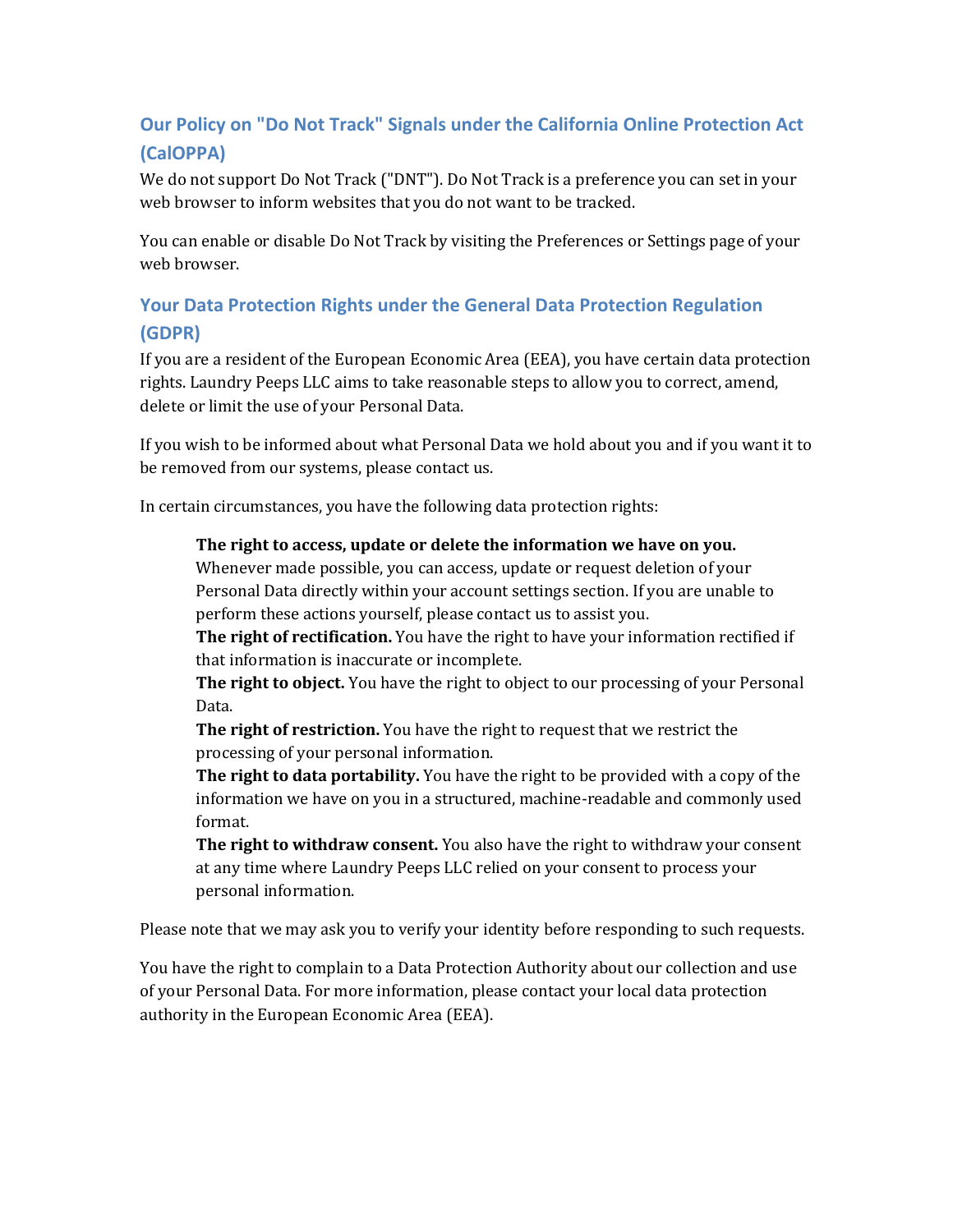## **Service Providers**

We may employ third party companies and individuals to facilitate our Service ("Service Providers"), provide the Service on our behalf, perform Service-related services or assist us in analysing how our Service is used.

These third parties have access to your Personal Data only to perform these tasks on our behalf and are obligated not to disclose or use it for any other purpose.

### **Payments**

We may provide paid products and/or services within the Service. In that case, we use third-party services for payment processing (e.g. payment processors).

We will not store or collect your payment card details. That information is provided directly to our third-party payment processors whose use of your personal information is governed by their Privacy Policy. These payment processors adhere to the standards set by PCI-DSS as managed by the PCI Security Standards Council, which is a joint effort of brands like Visa, MasterCard, American Express and Discover. PCI-DSS requirements help ensure the secure handling of payment information.

The payment processors we work with are:

## **Stripe** Their Privacy Policy can be viewed at<https://stripe.com/us/privacy>

## **Links to Other Sites**

Our Service may contain links to other sites that are not operated by us. If you click a third party link, you will be directed to that third party's site. We strongly advise you to review the Privacy Policy of every site you visit.

We have no control over and assume no responsibility for the content, privacy policies or practices of any third party sites or services.

# **Children's Privacy**

Our Service does not address anyone under the age of 18 ("Children").

We do not knowingly collect personally identifiable information from anyone under the age of 18. If you are a parent or guardian and you are aware that your Child has provided us with Personal Data, please contact us. If we become aware that we have collected Personal Data from children without verification of parental consent, we take steps to remove that information from our servers.

# **Changes to This Privacy Policy**

We may update our Privacy Policy from time to time. We will notify you of any changes by posting the new Privacy Policy on this page.